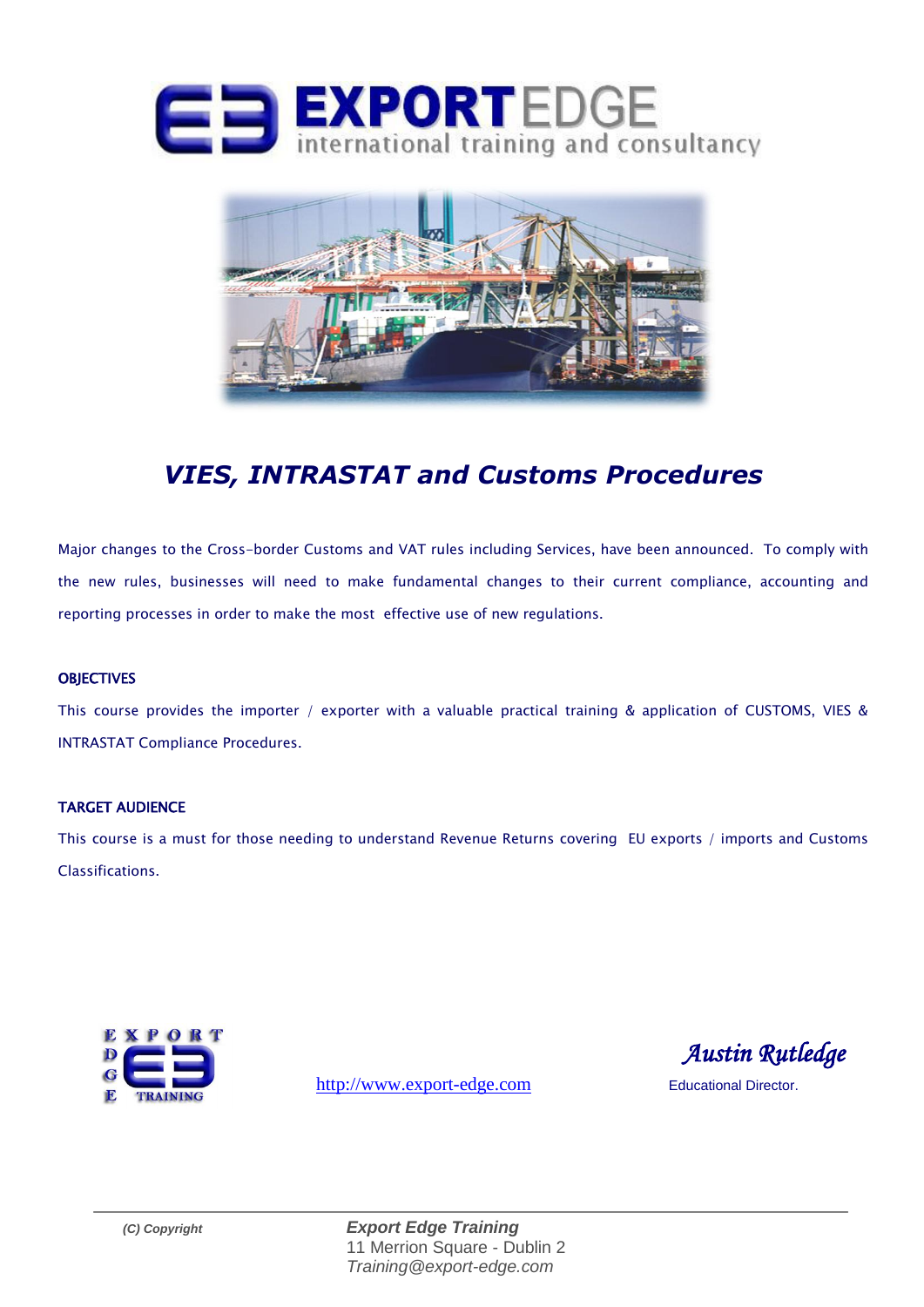### *Course Outline*



# *VIES, INTRASTAT and Customs Procedures*

#### **Customs Framework**

- The European Community
- Regulatory Issues
- Customs Penalties and fines

#### **Custom Classification**

- The European Community
- $\bullet$  Guide to Classification Tariff book
- Binding Tariff Information **BTI**

#### **Incoterms 2010**

#### **Rules of Origin**

- Preferential & Non-preferential Origin Rules
- List Rules
- GSP Form A, EUR1 & ATR Forms

#### **Value Added Tax (VAT)**

- Invoices
- $\bullet$  VAT 2010

#### **VIES**

- Detail information
- Thresholds
- Triangulation
- VIES Return Analysis

#### **INTRASTAT**

- **•** Intrastat Declaration Detail
- **Thresholds**
- Intrastat Inclusions / Exclusions
- Completing INTRASTAT
- Declarations Return

#### **Customs Valuation**

- Valuation Procedures
- General Value Declarations

#### **Customs Audits and Powers**

- Audit Process
- Appeal Procedures

#### **Review - Questions and Answers**